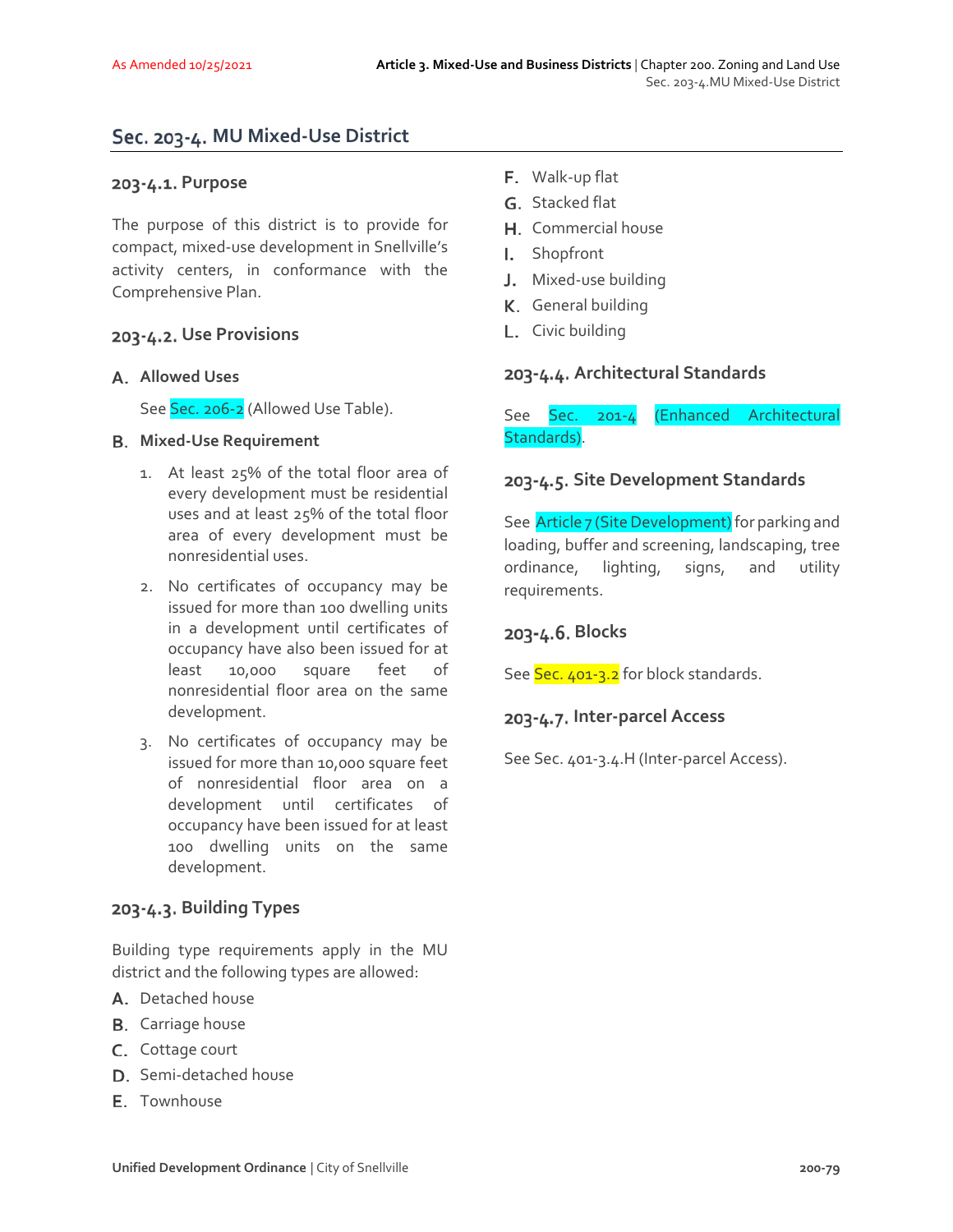# **Dimensional standards**



#### **Site Standards**

| Density:                  | 12 U/a max.                         |             |
|---------------------------|-------------------------------------|-------------|
| <b>Amenity Space</b>      | 5% of site min.                     |             |
| Requirement:              | (all sites)                         |             |
| Civic Space               | 10% of site min.                    |             |
| Requirements:             | (sites over 5 acres)                |             |
| Site setback (along       | 15 ft. min. and                     |             |
| rights-of-way):           | planted per <mark>Sec. 207-3</mark> |             |
| Site setback (not along   | 10 ft. min. and                     |             |
| rights-of-way):           | planted per <mark>Sec. 207-3</mark> |             |
| <b>Lot Standards</b>      | (A) Area                            | (B) Width   |
| Detached House:           | 2,500 sf. min.                      | 25 ft. min. |
| Carriage House:           | Same as principal structure         |             |
| Cottage court             | 1,200 sf. min.                      | 20 ft. min. |
| Semi-Detached House:      | 2,500 sf. min.                      | 25 ft. min. |
| Townhouse:                | 800 sf. min.                        | 20 ft. min. |
| All other building types: | 2,500 sf. min.                      | 25 ft. min. |
| <b>Lot Coverage</b>       |                                     |             |
| (C) All building types:   | 90% max.                            |             |

# **Building Placement**



#### **Building Setbacks [1]**

| $(A)$ Front and side<br>(street) (State route):   | 15 ft. min.  |
|---------------------------------------------------|--------------|
| $(A)$ Front and side<br>(street) (other):         | $5$ ft. min. |
| (B) Side (interior):                              | o ft. min.   |
| $\circled{C}$ Rear (no alley):                    | 6 ft. min.   |
| $\circled{C}$ Rear (alley):                       | 3 ft. min.   |
| Greater side setbacks, greater rear setbacks, and |              |

greater building separation may be required as established by the applicable building or fire codes. Table Note:

[1] Greater site setbacks also apply per Sec. 203-4.8.